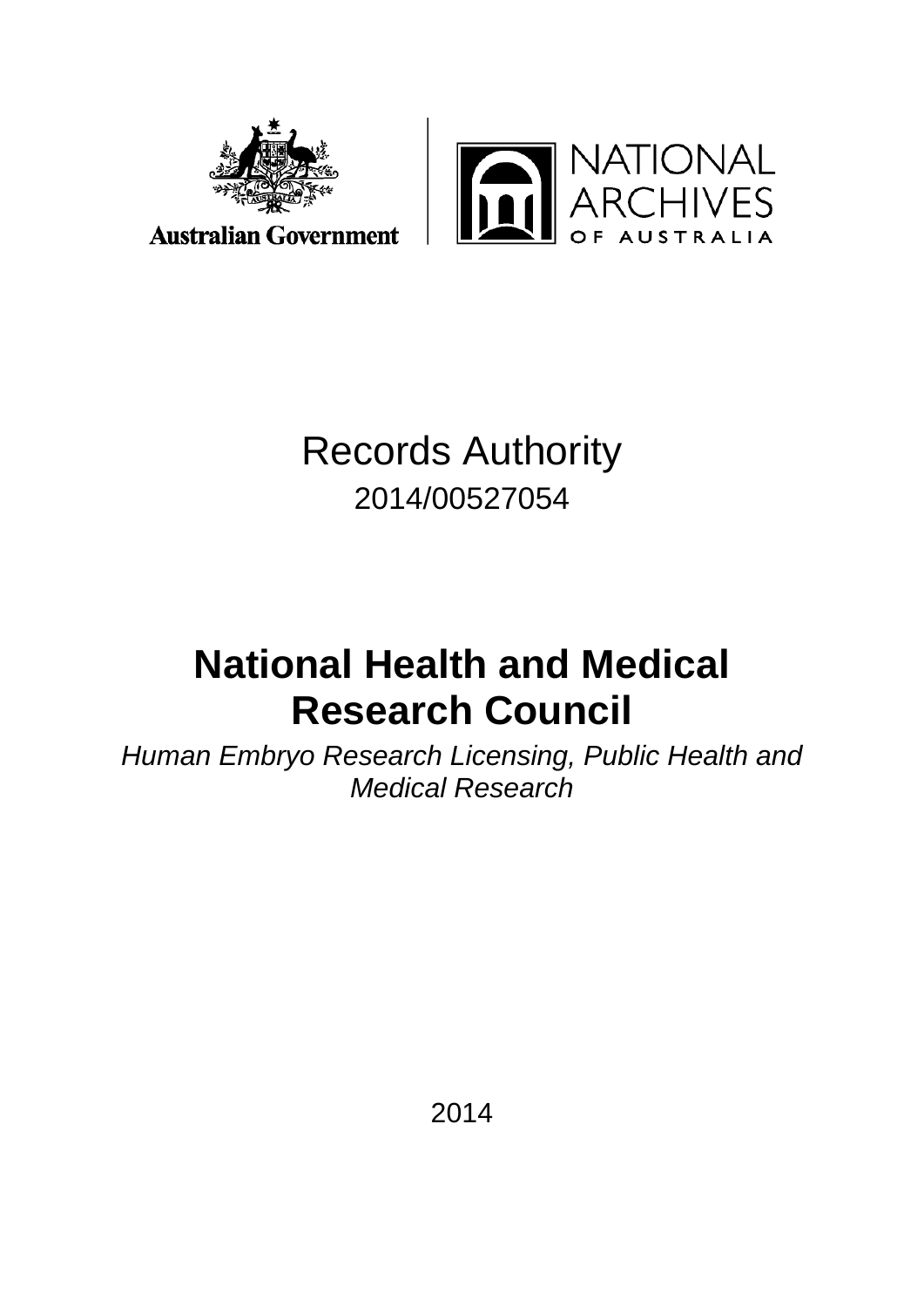#### **CONTENTS**

|                                                                                    | 5 |
|------------------------------------------------------------------------------------|---|
| HUMAN EMBRYO RESEARCH LICENSING NATIONAL RESEARCH OF STREET AND RESEARCH LICENSING |   |
|                                                                                    | 6 |

© Commonwealth of Australia 2014

This work is copyright. Apart from any use as permitted under the *Copyright Act 1968,* no part may be reproduced by any process without prior written permission from the National Archives of Australia. Requests and inquiries concerning reproduction and rights should be directed to the Publications Manager, National Archives of Australia, PO Box 7425, Canberra Mail Centre ACT 2610, Australia.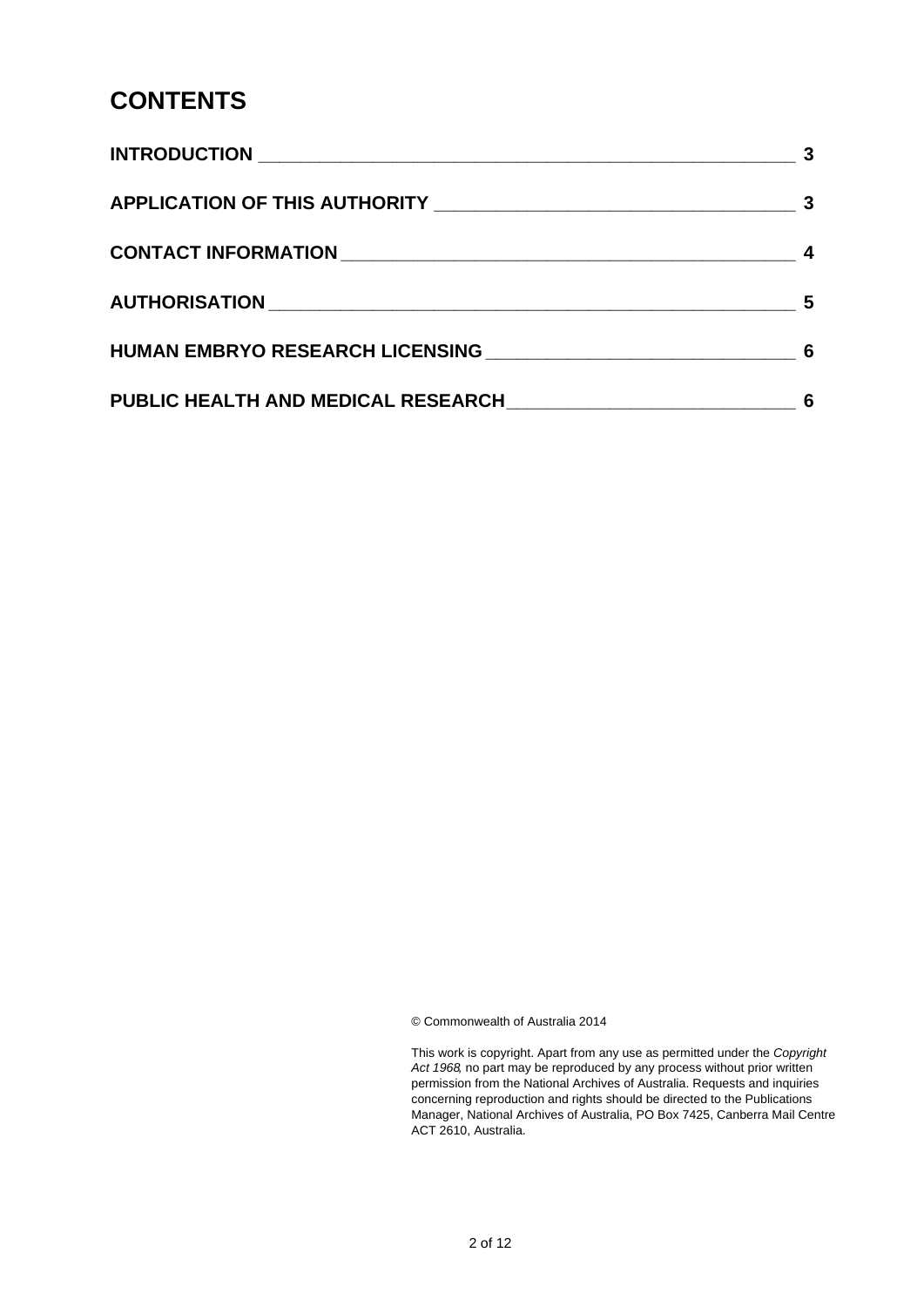### **INTRODUCTION**

The National Health and Medical Research Council (NHMRC) and the National Archives of Australia have developed this Records Authority to set out the requirements for keeping or destroying records for the core business areas of Human Embryo Research Licensing and Public Health and Medical Research. It represents a significant commitment on behalf of NHMRC to understand, create and manage the records of its activities.

This Authority is based on the identification and analysis of the business of NHMRC. It takes into account the agency's legal and organisational records management requirements, and the interests of stakeholders, the agency and the National Archives of Australia.

The Authority sets out those records that need to be retained as national archives and specifies the minimum length of time that temporary records need to be kept. This Authority gives NHMRC permission under the *Archives Act 1983*, for the destruction of the temporary records described after the minimum retention period has expired. Retention periods for these temporary records are based on: an assessment of business needs; broader organisational accountability requirements; and community expectations, and are approved by the National Archives of Australia on the basis of information provided by the agency.

As changes in circumstances may affect future records management requirements, the periodic review of this Authority is recommended. All amendments must be approved by the National Archives.

#### **APPLICATION OF THIS AUTHORITY**

- 1. This Authority is to be used to determine how long records must be kept. Records are matched to the relevant core business and records class in the Authority.
	- Where the minimum retention period has expired and the records are not needed for agency business they should be destroyed as authorised in this Authority.
	- Records that have not reached the minimum retention period must be kept until they do.
	- Records that are identified as Retain as National Archives (RNA) are to be transferred to the National Archives of Australia for preservation.
- 2. This Authority should be used in conjunction with general records authorities such as:
	- the Administrative Functions Disposal Authority (AFDA) and/or AFDA Express issued by the National Archives to cover business processes and records common to Australian Government agencies;
	- General Records Authority 24 Records Relating to Data Matching Exercises; and
	- General Records Authority 31 for source (including original) records that have been copied, converted or migrated.
- 3. The Normal Administrative Practice (NAP) provision of the *Archives Act 1983* gives agencies permission to destroy certain records without formal authorisation. This usually occurs where records are duplicated, facilitative or for short-term use only. NAP does not replace arrangements agreed to in this Authority but can be used as a tool to assist in identifying records for destruction together with an agency's Records Authority or Authorities, and with AFDA and AFDA Express. The National Archives recommends that agencies develop and implement a Normal Administrative Practice policy. Advice and guidance on destroying records as a normal administrative practice and on how to develop an agency NAP policy is available from the National Archives' website at **[www.naa.gov.au](http://www.naa.gov.au/)**.
- 4. Records that are reasonably likely to be needed as evidence in a current or future judicial proceeding or are subject to a request for access under the *Archives Act 1983,* the *Freedom of Information Act 1982* or any other relevant Act must not be destroyed until the action has been completed.
- 5. Records subject to a disposal freeze must not be destroyed until the freeze has been lifted. Further information about disposal freezes and whether they affect the application of this Authority is available from the National Archives website at **[www.naa.gov.au](http://www.naa.gov.au/)**.
- 6. Where the method of recording information changes (for example from a manual system to an electronic system, or when information is migrated from one system to a new system) this Authority can still be applied, providing the records document the same core business. The information must be accessible for the period of time prescribed in this Authority. The agency will need to maintain continuing access to the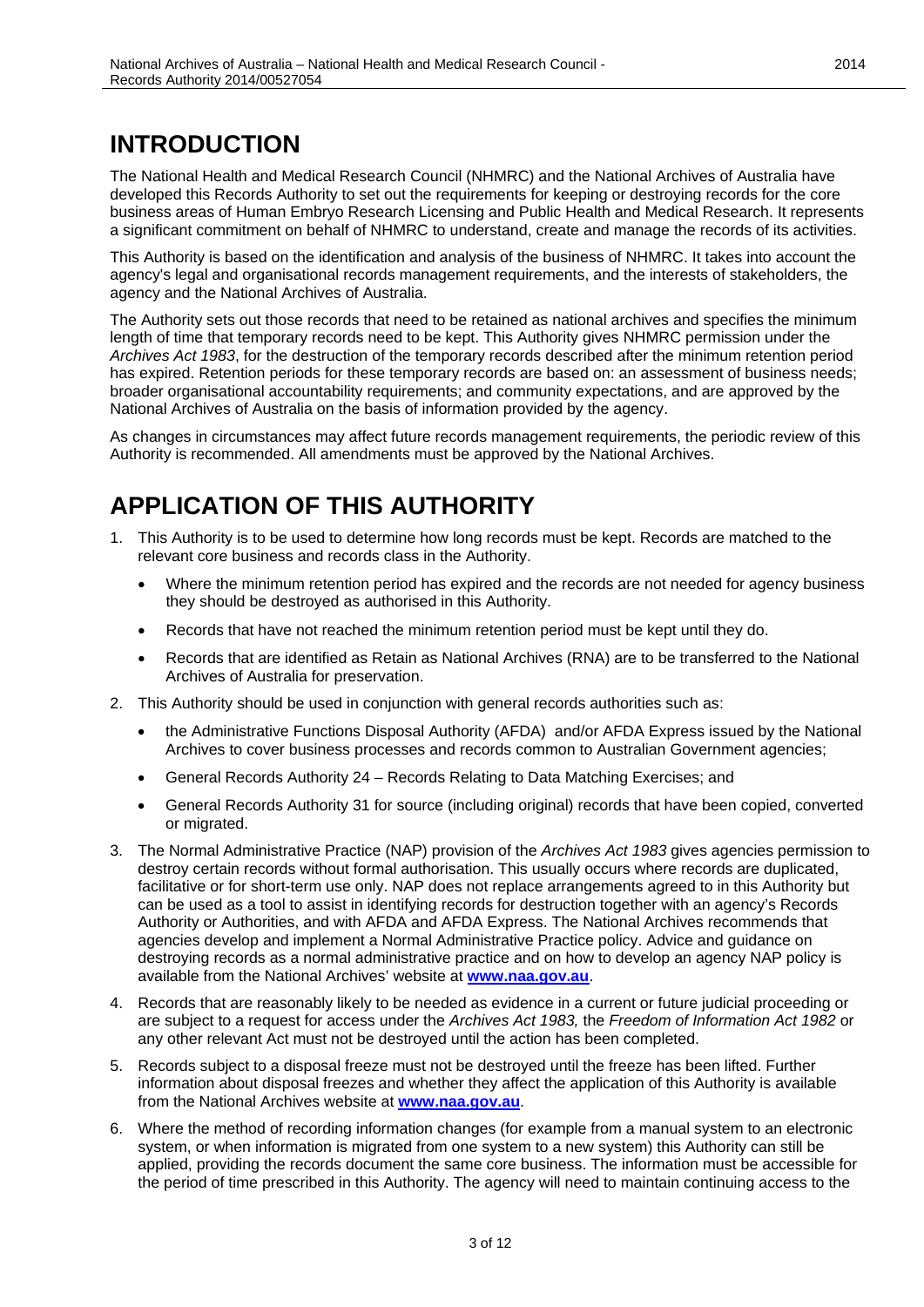information, including digital information, for the periods prescribed in this records authority or until the information is transferred into the custody of the National Archives.

- 7. In general, retention requirements indicate a minimum period for retention. The NHMRC may extend minimum retention periods if it considers that there is an administrative need to do so, without further reference to the National Archives. Where NHMRC believes that its accountability will be substantially compromised because a retention period or periods are not adequate, it should contact the National Archives for review of the retention period.
- 8. Records coming within 'Retain as national archives' classes in this Authority have been determined to be part of the archival resources of the Commonwealth under Section 3C of the *Archives Act 1983*. The determination of Commonwealth records as archival resources of the Commonwealth obliges agencies to transfer the records to the National Archives when they cease to be current and, in any event, within 15 years of the records coming into existence, under Section 27 of the *Archives Act 1983*.
- 9. Records in the care of agencies should be appropriately stored, managed and preserved. Agencies need to meet this obligation to ensure that the records remain authentic and accessible over time. Under Section 31 of the *Archives Act 1983*, access arrangements are required for records that become available for public access including those records that remain in agency custody.
- 10. Appropriate arrangements should be made with the National Archives when records are to be transferred into custody. The National Archives accepts for transfer only those records designated as national archives.
- 11. Advice on how to use this Authority is available from NHMRC's records manager. If there are problems with the application of the Authority that cannot be resolved, please contact the National Archives.

### **CONTACT INFORMATION**

For assistance with this authority or for advice on other records management matters, please contact National Archives' Agency Service Centre.

Queen Victoria Terrace Tel: (02) 6212 3610 Parkes ACT 2600 Fax: (02) 6212 3989 PO Box 7425 Email: **[recordkeeping@naa.gov.au](mailto:recordkeeping@naa.gov.au)** Canberra Business Centre ACT 2610 Website: **[www.naa.gov.au](http://www.naa.gov.au/)**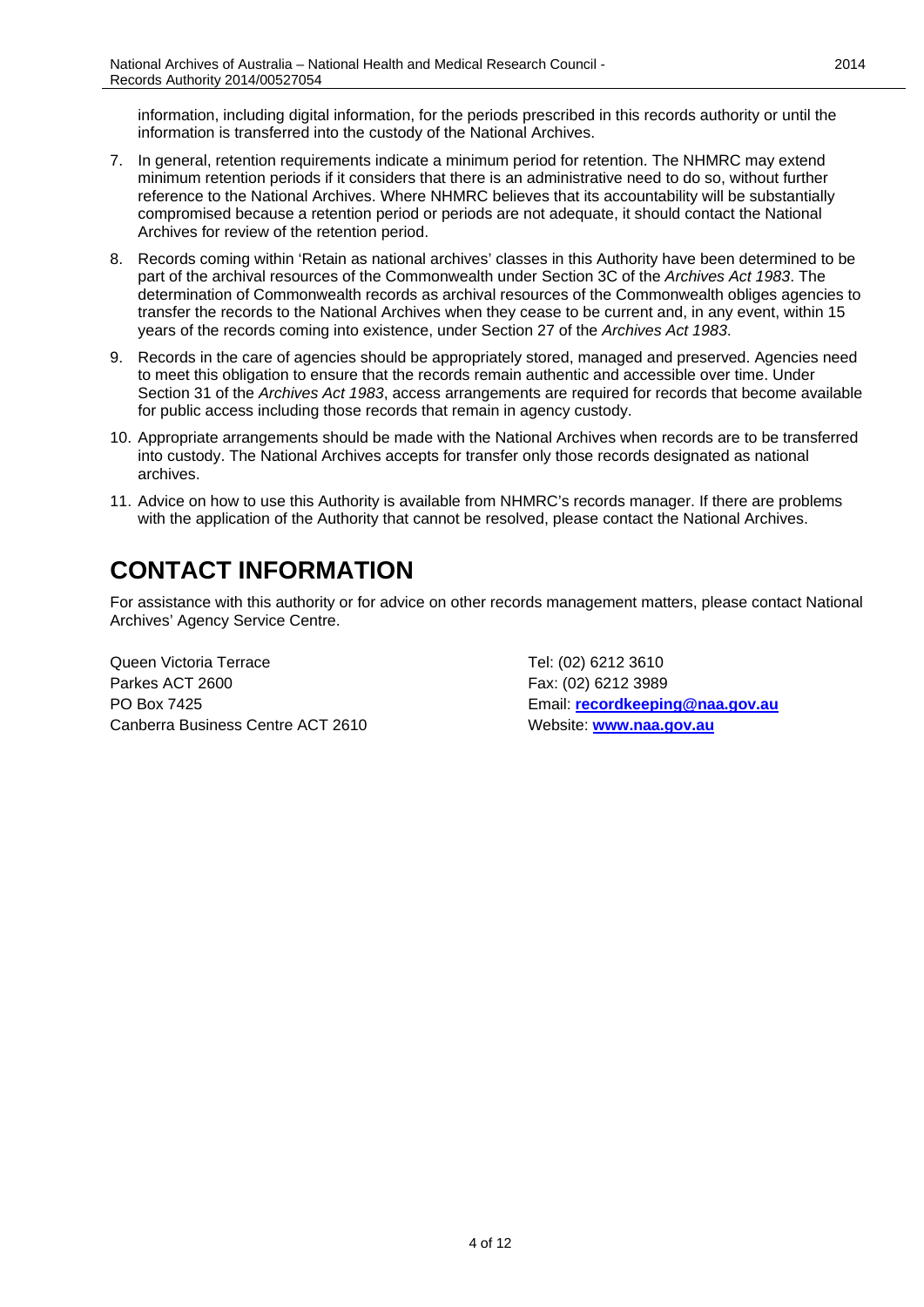#### **AUTHORISATION**

#### **RECORDS AUTHORITY 2014/00527054**

| Person to whom notice of<br>authorisation is given: | <b>Professor Warwick Anderson</b><br><b>Chief Executive Officer</b><br>National Health and Medical Research Council<br>Level 1, 16 Marcus Clarke Street<br>Canberra ACT 2601 |
|-----------------------------------------------------|------------------------------------------------------------------------------------------------------------------------------------------------------------------------------|
|                                                     |                                                                                                                                                                              |

| <b>Purpose:</b>     | Authorises arrangements for the disposal of records in accordance with<br>Section 24(2)(b) of the Archives Act 1983.                                                                            |
|---------------------|-------------------------------------------------------------------------------------------------------------------------------------------------------------------------------------------------|
|                     | Determines records classed as 'Retain as national archives' in this<br>Records Authority to be part of the archival resources of the<br>Commonwealth under Section 3C of the Archives Act 1983. |
|                     |                                                                                                                                                                                                 |
| <b>Application:</b> | All core business records relating to Human Embryo Research<br>Licensing, Public Health and Medical Research.                                                                                   |
|                     |                                                                                                                                                                                                 |

This authority gives permission for the destruction, retention or transfer to the National Archives of Australia of the records described. This authority will apply only with the consent of the agency currently responsible for the business documented in the records described.

**Authorised by Date of issue:**

David Fricker 21 November 2014 Director-General National Archives of Australia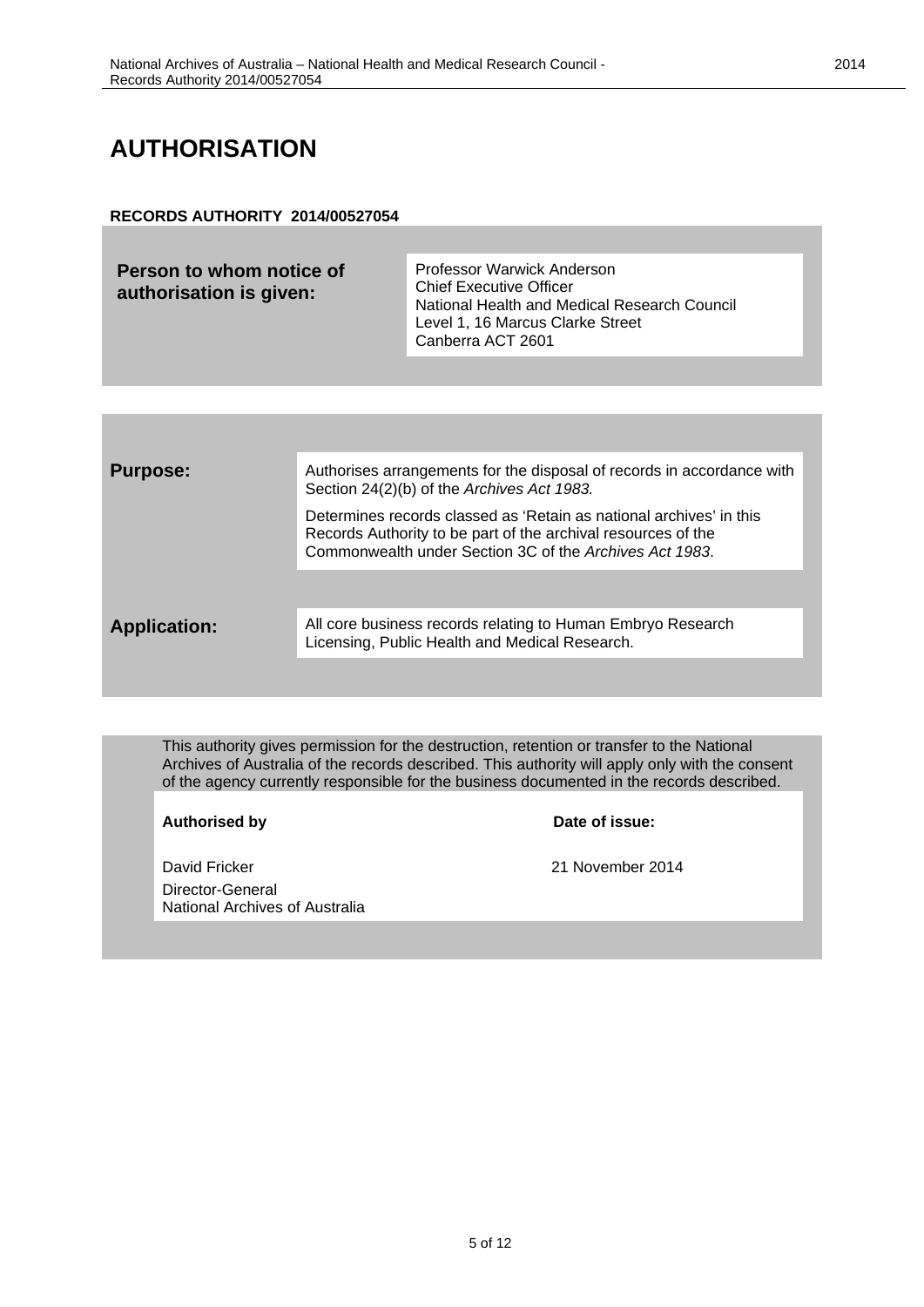#### **HUMAN EMBRYO RESEARCH LICENSING**

The core business of regulating activities that involve the use of certain human embryos created by assisted reproductive technology or by other means.

The **core activities** include:

- developing, implementing and reviewing policies, strategies, plans, frameworks, standards and programs;
- receiving, processing and assessing applications from organisations or individuals to be licensed to conduct human embryo research, quality assurance or training activities;
- issuing, varying, suspending or revoking licences;
- developing, maintaining and updating the list of issued human embryo research licences;
- managing and participating in internal and external committees and meetings;
- appointing inspectors to monitor licensee compliance;
- undertaking compliance monitoring and enforcement activities, including planning, conducting and facilitating inspections, undertaking investigations and determining and applying penalties and sanctions;
- managing appeals and reviews of agency decisions;
- liaising and consulting with stakeholders;
- receiving and providing advice and other forms of information; and
- reporting.

The performance of the core business is supported by **general activities** such as:

- developing, implementing and reviewing human embryo research processes, systems and procedures;
- negotiating, establishing and implementing agreements and contracts with individuals and organisations;
- planning, conducting and facilitating audits;
- preparing and presenting speeches;
- arranging and attending conferences and seminars;
- delegating powers and authorising actions;
- evaluating and reviewing;
- identifying, assessing and managing risks; and
- managing and responding to enquiries and feedback from the public.

*Cross references to AFDA Express records authority*

*For the preparation of budget estimates, budget proposals, cost modelling and financial transactions, including the processing of licence application fees, use FINANCIAL MANAGEMENT.*

*For the acquisition of goods and services, use PROCUREMENT.* 

*For advice, briefs and submissions to the portfolio Minister, cabinet submissions and the organisation's participation in formal inquiries, use GOVERNMENT RELATIONS.*

*For development of new legislation and amendments to existing legislation, use GOVERNMENT RELATIONS and/or STRATEGIC MANAGEMENT.*

*For media releases, use COMMUNITY RELATIONS and/or GOVERNMENT RELATIONS.*

*For developing and executing contracts under seal or deeds, use CONTRACTS UNDER SEAL/DEEDS.*

*Cross references to other records authorities*

*For statutory and non-statutory advisory bodies, including the Council of NHMRC, use ADVISORY BODIES.*

2014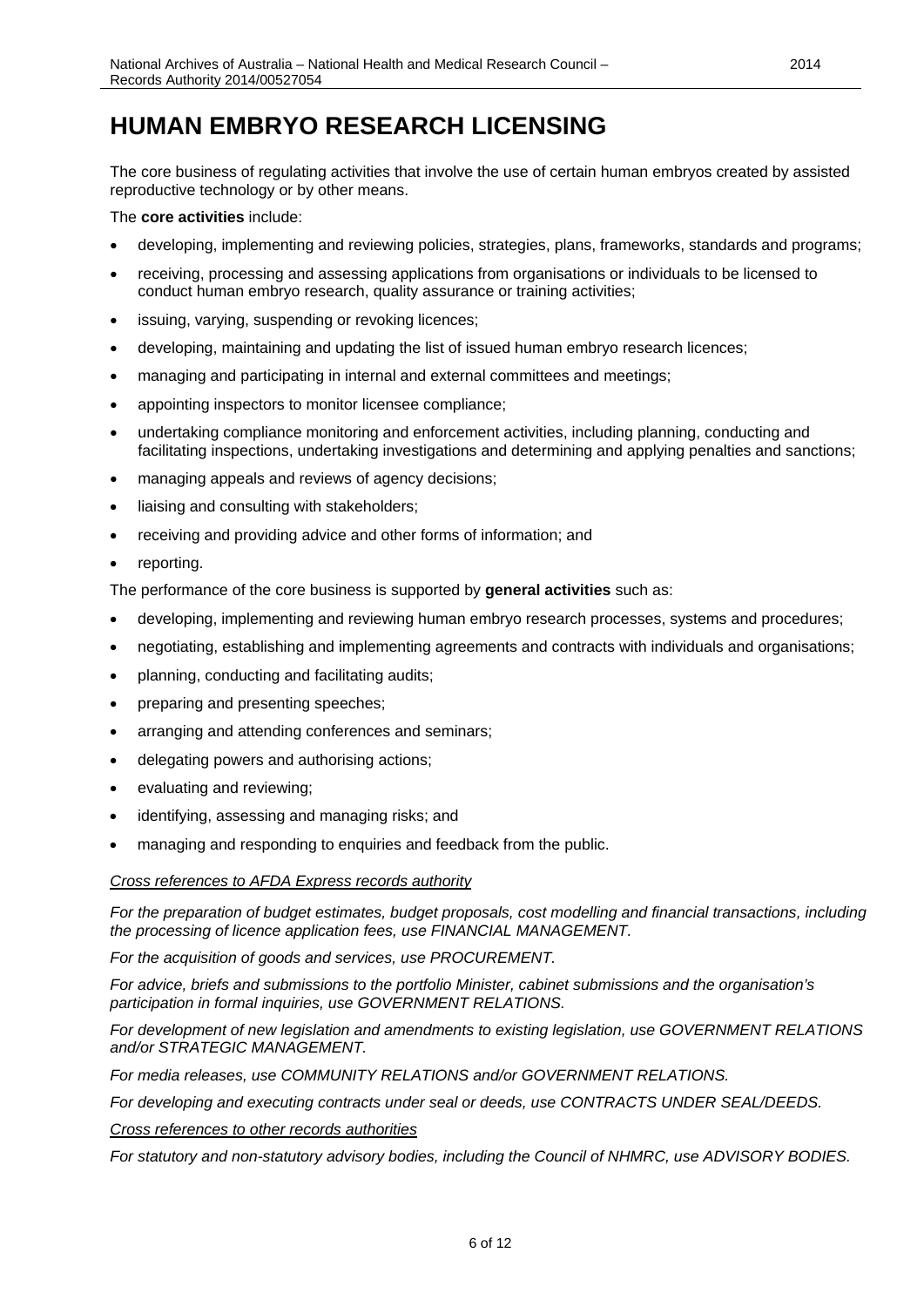#### **HUMAN EMBRYO RESEARCH LICENSING**

| <b>Class no</b> | <b>Description of records</b>                                                                                                                                                                                                                                                                                                                                                                                                                                                                    | <b>Disposal</b><br>action |
|-----------------|--------------------------------------------------------------------------------------------------------------------------------------------------------------------------------------------------------------------------------------------------------------------------------------------------------------------------------------------------------------------------------------------------------------------------------------------------------------------------------------------------|---------------------------|
| 61682           | The following significant records documenting:                                                                                                                                                                                                                                                                                                                                                                                                                                                   | Retain as                 |
|                 | developing, implementing and reviewing national and high-level human<br>embryo research licensing policies, standards, strategies, plans,<br>frameworks and programs. Includes final versions, major drafts, results of<br>stakeholder consultations and related research;                                                                                                                                                                                                                       | national<br>archives      |
|                 | high-level advice given to, or received from, major stakeholders. Includes<br>$\bullet$<br>final versions of formal advice, submissions, briefs, opinions, position<br>papers and supporting research;                                                                                                                                                                                                                                                                                           |                           |
|                 | high-level internal and external committees, working groups, sub working<br>$\bullet$<br>groups and other bodies (such as the Embryo Research Licensing<br>Committee) where the agency provides the secretariat, is the Australian<br>Government's main representative, or plays a prominent or central role.<br>Includes establishment records, agenda, final versions of minutes,<br>reports, briefing notes and tabled papers;                                                                |                           |
|                 | development of national and high-level reports relating to the licensing of<br>$\bullet$<br>human embryo research. Includes final versions, stakeholder consultation<br>and supporting research;                                                                                                                                                                                                                                                                                                 |                           |
|                 | summary records created to support the core business, such as the<br>$\bullet$<br>database of human embryo licences issued;                                                                                                                                                                                                                                                                                                                                                                      |                           |
|                 | master set of human embryo research licences issued to successful<br>$\bullet$<br>applicants;                                                                                                                                                                                                                                                                                                                                                                                                    |                           |
|                 | human embryo research licence case files relating to applications that are<br>$\bullet$<br>precedent setting, controversial or attract significant public interest (eg<br>licences permitting somatic cell nuclear transfer also known as<br>therapeutic cloning). Includes receipt, assessment and processing of<br>applications and final decisions;                                                                                                                                           |                           |
|                 | appeals or reviews of decisions made by the agency that are precedent<br>$\bullet$<br>setting, controversial or of significant public interest;                                                                                                                                                                                                                                                                                                                                                  |                           |
|                 | final versions of significant agreements and contracts and supporting<br>$\bullet$<br>documents, that: relate to the establishment of partnerships or<br>cooperative arrangements with other governments, agencies and<br>organisations; are controversial, of public interest or ground-breaking in<br>nature; or have a substantial impact upon the licensing of human embryo<br>research in Australia. Includes high-level inter-governmental agreements<br>and Memorandums of Understanding; |                           |
|                 | high-level liaison or consultation with major stakeholders in support of the<br>$\bullet$<br>core business, including with State and Territory Governments and<br>agencies.                                                                                                                                                                                                                                                                                                                      |                           |
|                 | master versions of agency publications produced to support human<br>$\bullet$<br>embryo research licensing. Includes information sheets and published<br>audit reports;                                                                                                                                                                                                                                                                                                                          |                           |
|                 | final versions of speeches presented by the Minister, the agency head, or<br>$\bullet$<br>senior agency staff, including speeches presented at conferences;                                                                                                                                                                                                                                                                                                                                      |                           |
|                 | national and high-level reviews, including sector-wide and major internal<br>$\bullet$<br>reviews. Includes final review, reports, major drafts, recommendations,<br>stakeholder consultations, submissions and supporting research;                                                                                                                                                                                                                                                             |                           |
|                 | final versions of reports, papers and proceedings from conferences,                                                                                                                                                                                                                                                                                                                                                                                                                              |                           |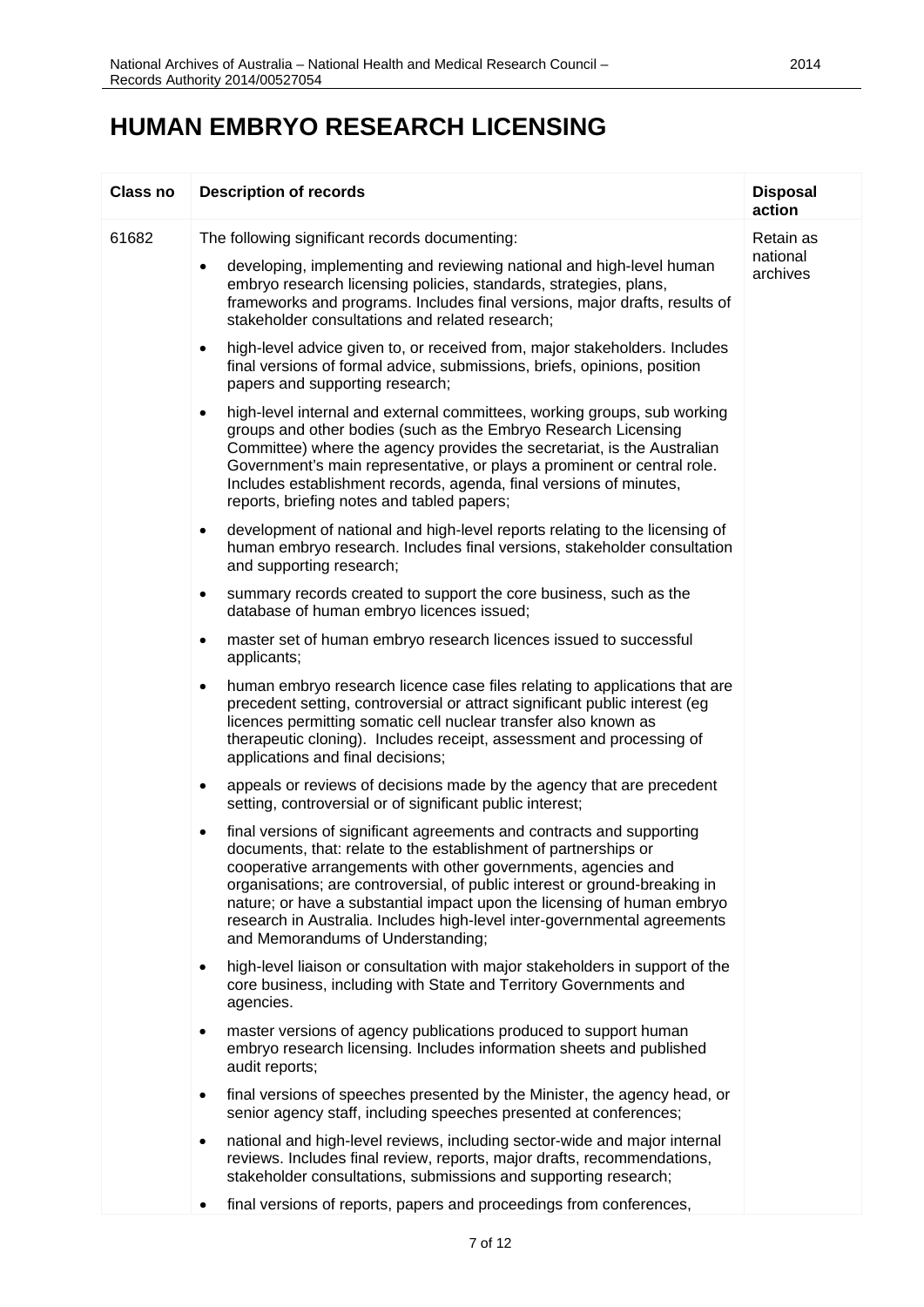#### **HUMAN EMBRYO RESEARCH LICENSING**

| Class no | <b>Description of records</b>                                                                                                                                                                                                                                                                                                                                                                                                                                                | <b>Disposal</b><br>action          |
|----------|------------------------------------------------------------------------------------------------------------------------------------------------------------------------------------------------------------------------------------------------------------------------------------------------------------------------------------------------------------------------------------------------------------------------------------------------------------------------------|------------------------------------|
|          | symposiums, forums, seminars or workshops hosted by the agency; and                                                                                                                                                                                                                                                                                                                                                                                                          |                                    |
|          | investigation or compliance cases that are of widespread public interest,<br>$\bullet$<br>precedent setting or relate to offences not previously known to<br>Commonwealth law, or result in revocation of licences or policy change.<br>Includes joint investigations involving collaboration with other<br>Commonwealth agencies, treaty partners or international authorities and<br>organisations.<br>[For records supporting litigation activities, use LEGAL SERVICES.] |                                    |
| 61683    | Records documenting:                                                                                                                                                                                                                                                                                                                                                                                                                                                         | Destroy 20                         |
|          | receipt and processing of applications to conduct research, quality<br>$\bullet$<br>assurance and training activities involving human embryos, other than<br>those covered in class 61682;                                                                                                                                                                                                                                                                                   | years after<br>action<br>completed |
|          | monitoring of and reporting on compliance with governing legislation;<br>$\bullet$                                                                                                                                                                                                                                                                                                                                                                                           |                                    |
|          | investigations into breaches of compliance with relevant legislation by<br>$\bullet$<br>licensed institutions and other individuals or organisations, other than<br>those covered in class 61682. Includes the obtaining of warrants, the<br>carrying out of inspections and investigations, the seizure of relevant<br>evidence including embryos, sanctions or penalties applied, and<br>suspending or revoking licences;                                                  |                                    |
|          | appointing inspectors and issuing identity cards;<br>$\bullet$                                                                                                                                                                                                                                                                                                                                                                                                               |                                    |
|          | variation of licences; and<br>$\bullet$                                                                                                                                                                                                                                                                                                                                                                                                                                      |                                    |
|          | appeals and reviews of decisions made under the relevant legislation,<br>other than those covered in class 61682.                                                                                                                                                                                                                                                                                                                                                            |                                    |
| 61684    | Records documenting:                                                                                                                                                                                                                                                                                                                                                                                                                                                         | Destroy 10                         |
|          | routine operational administrative tasks supporting the core business; and<br>$\bullet$                                                                                                                                                                                                                                                                                                                                                                                      | years after<br>action              |
|          | human embryo research licensing activities, other than those covered in<br>classes 61682 and 61683.                                                                                                                                                                                                                                                                                                                                                                          | completed                          |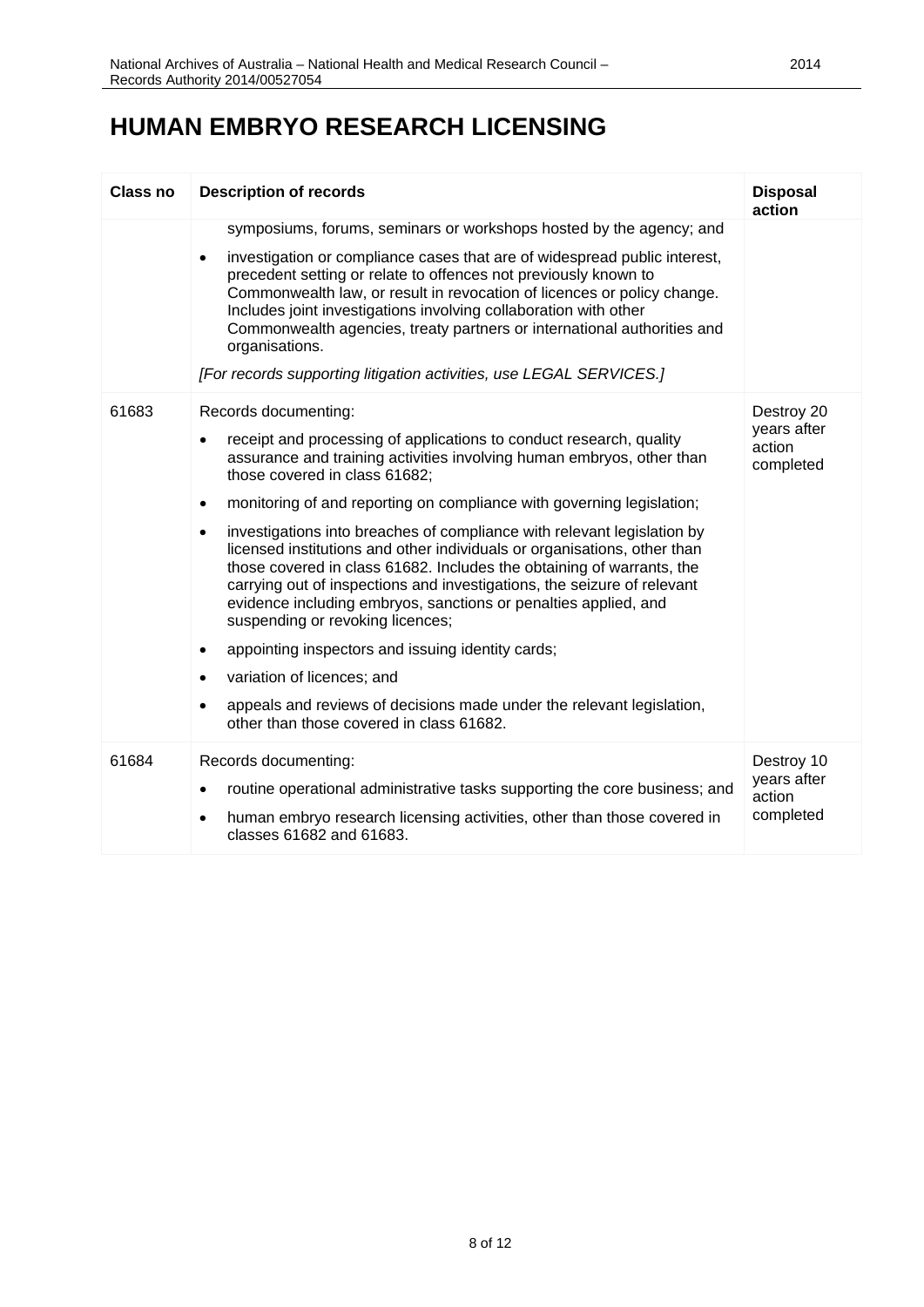The core business of ensuring consistent health standards across Australia by fostering public health and medical research and providing related guidance and other forms of information to the public and health professionals. Includes advocating high ethical standards in health research.

The **core activities** include:

- developing, implementing, and reviewing public health and medical research policies, strategies, plans, frameworks, schemes, programs and projects;
- developing, implementing and reviewing public health and medical research standards, rules and codes of practice, including setting standards for the development of high-quality, implementable clinical guidelines;
- receiving and providing advice and other information;
- developing and submitting proposals and submissions;
- managing and participating in internal and external committees, working groups and other bodies;
- supporting and contributing to the development of guidelines created by other organisations;
- research translation, including making recommendations, developing, issuing and promoting clinical practice and public health guidelines for particular fields, and assessing and approving externally developed guidelines;
- receiving, processing and assessing applications, and registering and certifying health research ethics committees;
- monitoring research institutions and registered or certified health research ethics committees for compliance with standards or requirements;
- receiving, managing and investigating complaints and identified ethical breaches or instances of research misconduct and imposing sanctions or penalties;
- referral of matters under investigation to other agencies;
- managing appeals and reviewing agency decisions;
- liaising and consulting with key stakeholders, including public consultation processes;
- negotiating, establishing, managing and reviewing agreements and contracts;
- conferring awards for excellence in public health and medical research; and
- developing training materials and conducting training courses.

The performance of the core business is supported by **general activities** such as:

- developing, implementing and reviewing public health and medical research processes, systems and procedures;
- receiving and responding to enquiries;
- preparing and presenting speeches;
- arranging and attending conferences and seminars;
- delegating powers and authorising actions;
- reporting and reviewing;
- arranging trips and visits;
- planning, conducting and facilitating audits; and
- identifying, assessing and managing risks.

#### *Cross references to other areas of this records authority*

*For the control of human embryo research, use HUMAN EMBRYO RESEARCH LICENSING.*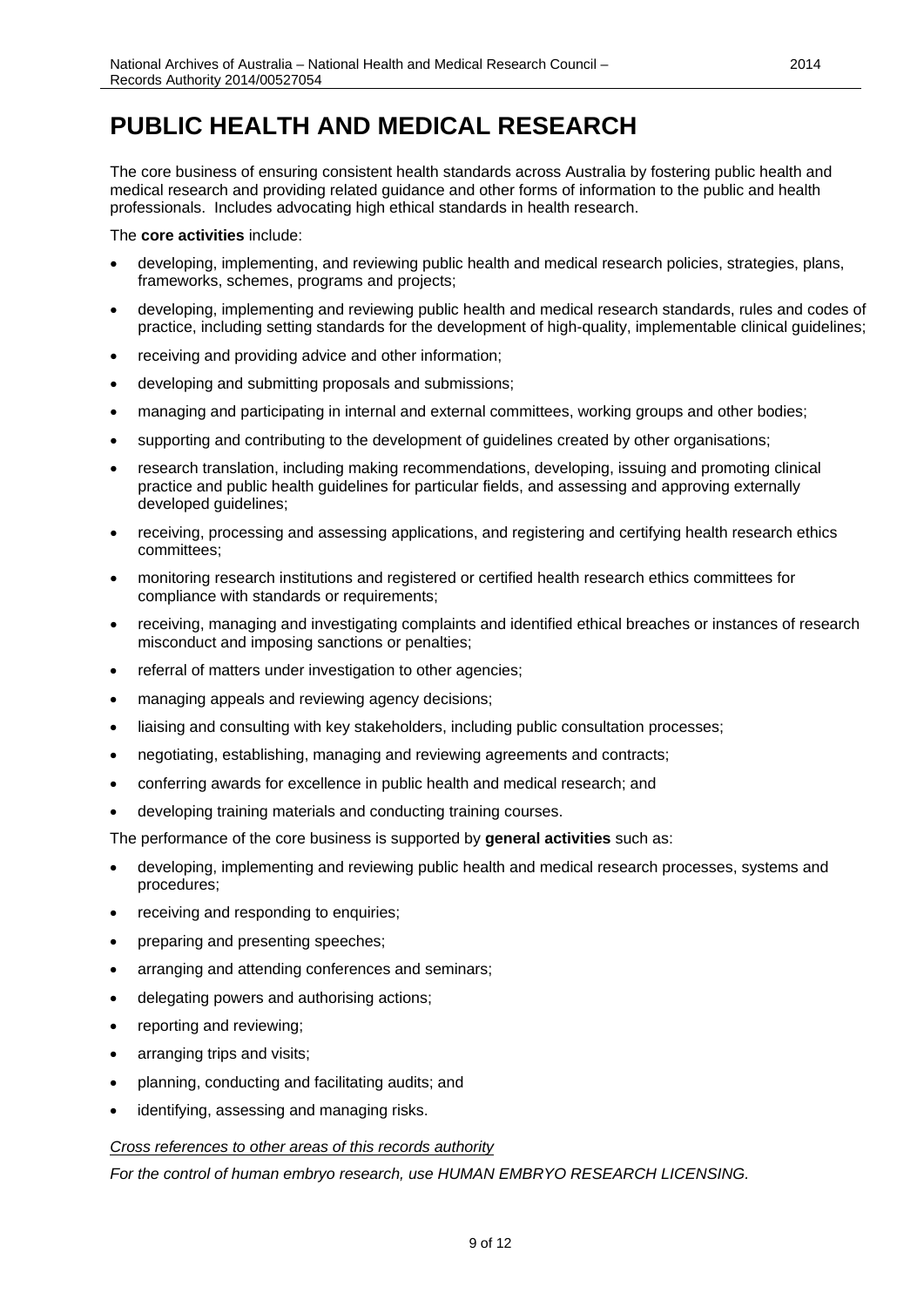#### *Cross references to AFDA Express records authority*

*For the preparation of budget estimates, budget proposals, cost modelling and financial transactions, use FINANCIAL MANAGEMENT.*

*For the acquisition of goods and services, use PROCUREMENT.* 

*For advice, briefs and submissions to the portfolio Minister, cabinet submissions and the organisation's participation in formal inquiries, use GOVERNMENT RELATIONS.*

*For development of new legislation and amendments to existing legislation, use GOVERNMENT RELATIONS and/or STRATEGIC MANAGEMENT.*

*For media releases, use COMMUNITY RELATIONS and/or GOVERNMENT RELATIONS.*

*For developing and executing contracts under seal or deeds, use CONTRACTS UNDER SEAL/DEEDS.*

*Cross references to other records authorities*

*For the receipt, evaluation, processing and management of applications from organisations or institutions for funding to carry out research, use GRANT MANAGEMENT.*

*For receipt, assessment, awarding and administration of agency funded public health and medical research fellowships and scholarships, use GRANT MANAGEMENT.* 

*For records documenting statutory and non-statutory advisory bodies, including the Council of NHMRC, use ADVISORY BODIES.*

| <b>Class no</b> | <b>Description of records</b>                                                                                                                                                                                                                                                                                                                                                                                                                                                                                | <b>Disposal</b><br>action         |
|-----------------|--------------------------------------------------------------------------------------------------------------------------------------------------------------------------------------------------------------------------------------------------------------------------------------------------------------------------------------------------------------------------------------------------------------------------------------------------------------------------------------------------------------|-----------------------------------|
| 61685           | The following significant records documenting:<br>developing, implementing and reviewing national and high-level policies,<br>$\bullet$<br>strategies, plans, frameworks, assessment criteria, schemes (eg Centres<br>of Research Excellence Scheme) and programs for public health and<br>medical research, including programs for the former National Institute of<br>Clinical Studies. Includes final versions, major drafts, proposals,<br>submissions, records of consultation and supporting research; | Retain as<br>national<br>archives |
|                 | providing and receiving high-level advice. Includes final version, major<br>$\bullet$<br>drafts, stakeholder consultation and supporting research and briefs;                                                                                                                                                                                                                                                                                                                                                |                                   |
|                 | high-level internal and external committees, working groups and other<br>$\bullet$<br>bodies, where the agency provides secretariat support, is the Australian<br>Government's main representative, or plays a prominent or central role<br>(eg Research Committee). Includes establishment documentation,<br>agenda, final versions of minutes, reports, briefing notes and tabled<br>papers;                                                                                                               |                                   |
|                 | developing implementing and reviewing public health and medical<br>$\bullet$<br>research standards, rules and codes of conduct (eg National Statement in<br>Ethical Conduct in Human Research (2007)). Includes final versions,<br>stakeholder consultation and supporting research;                                                                                                                                                                                                                         |                                   |
|                 | outcomes of research including guidelines, research advice, codes of<br>$\bullet$<br>practice, public statements, literature reviews, issues papers and<br>submissions relating to current and emerging health issues. Includes final<br>version, major drafts, stakeholder consultation and supporting research<br>and briefs;                                                                                                                                                                              |                                   |
|                 | assessing and approving externally developed standards and guidelines;<br>٠                                                                                                                                                                                                                                                                                                                                                                                                                                  |                                   |
|                 | summary records created to support the core business, such as those<br>٠<br>consolidating information on research project outcomes and registers of<br>review panel members (eg Clinical Practice Guidelines Portal and the                                                                                                                                                                                                                                                                                  |                                   |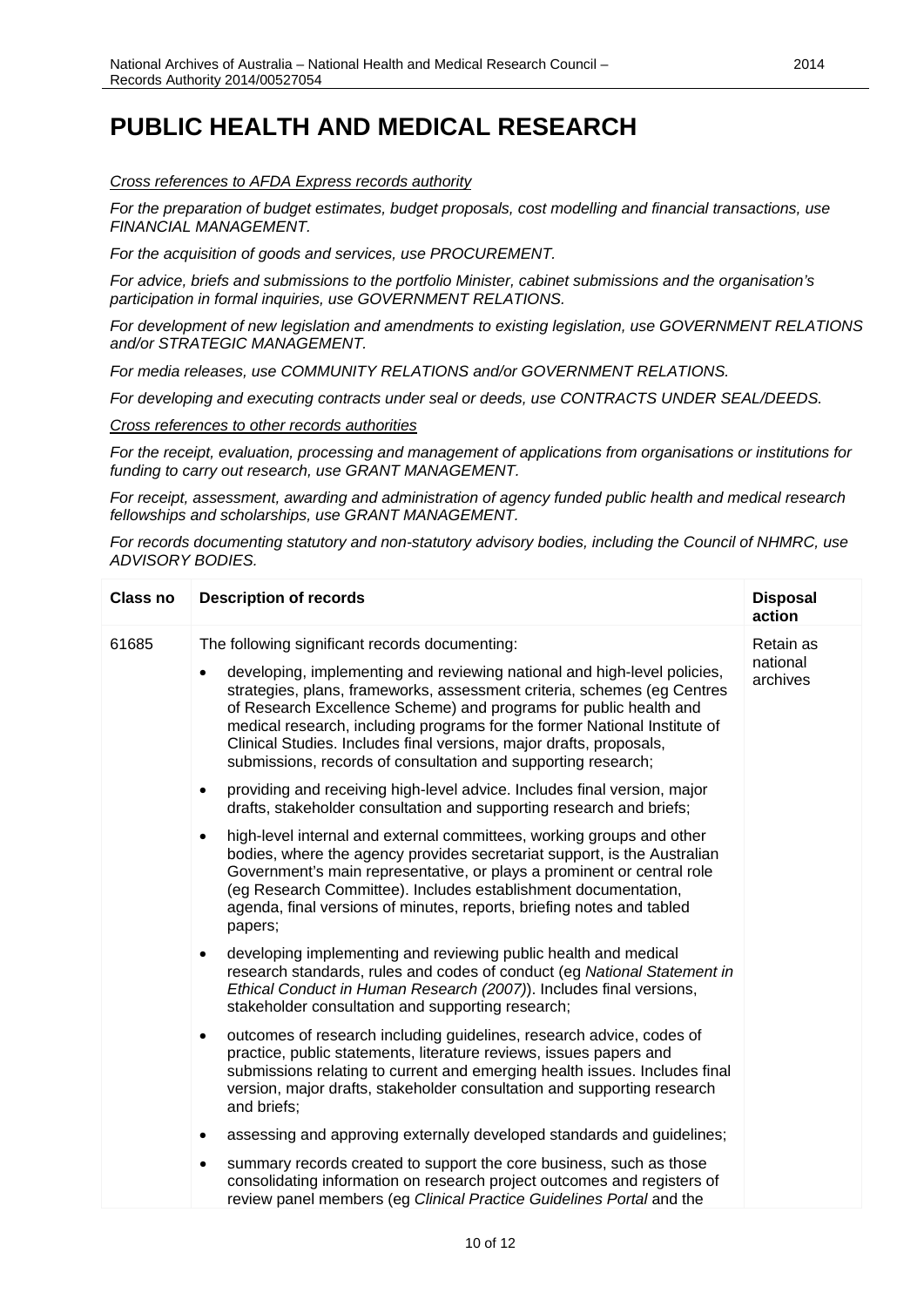| <b>Class no</b> | <b>Description of records</b>                                                                                                                                                                                                                                                                                                                                                                                                                                                                                                                                                                                                                         | <b>Disposal</b><br>action          |
|-----------------|-------------------------------------------------------------------------------------------------------------------------------------------------------------------------------------------------------------------------------------------------------------------------------------------------------------------------------------------------------------------------------------------------------------------------------------------------------------------------------------------------------------------------------------------------------------------------------------------------------------------------------------------------------|------------------------------------|
|                 | Guidelines in Development Register);                                                                                                                                                                                                                                                                                                                                                                                                                                                                                                                                                                                                                  |                                    |
|                 | investigations into complaints about institutions carrying out public health<br>$\bullet$<br>and medical research that are controversial or of significant public<br>interest, precedent setting, or result in significant changes to agency<br>policy and programs (eg serious ethical breaches or research misconduct<br>or scientific fraud). Includes related monitoring records;                                                                                                                                                                                                                                                                 |                                    |
|                 | final versions of high-level internal and external reports on agency funded<br>$\bullet$<br>projects relating to public health and medical research issues. Includes<br>final research reports, stakeholder consultation, statistical and trend<br>analysis, data models, and supporting research;                                                                                                                                                                                                                                                                                                                                                    |                                    |
|                 | high-level liaison and consultation with major stakeholders in support of<br>$\bullet$<br>the core business, including the design and implementation of centres of<br>collaboration (eg liaison with Partnership Centres);                                                                                                                                                                                                                                                                                                                                                                                                                            |                                    |
|                 | final versions of significant agreements and contracts and supporting<br>$\bullet$<br>documents, that: relate to major funding arrangements or the<br>establishment of partnerships and cooperative arrangements with other<br>governments, agencies and organisations; are controversial, of public<br>interest or ground-breaking in nature; or substantially impact upon the<br>provision of public health and medical research in Australia (or have<br>substantial implications for the conduct of agency business). Includes<br>high-level inter-governmental and international agreements, joint ventures<br>and Memorandums of Understanding; |                                    |
|                 | appeals or reviews of decisions made by the agency that are precedent<br>$\bullet$<br>setting, controversial or of significant public interest;                                                                                                                                                                                                                                                                                                                                                                                                                                                                                                       |                                    |
|                 | master set of training materials developed for external stakeholders;<br>$\bullet$                                                                                                                                                                                                                                                                                                                                                                                                                                                                                                                                                                    |                                    |
|                 | master versions of agency publications. Includes reports, guidelines,<br>$\bullet$<br>handbooks, standards, and information sheets;                                                                                                                                                                                                                                                                                                                                                                                                                                                                                                                   |                                    |
|                 | final versions of speeches presented by the Minister, the agency head, or<br>$\bullet$<br>senior agency staff, including speeches presented at conferences;                                                                                                                                                                                                                                                                                                                                                                                                                                                                                           |                                    |
|                 | national and high-level reviews, including sector-wide and major internal<br>$\bullet$<br>reviews. Includes final review reports, major drafts, recommendations,<br>stakeholder consultations, submissions and supporting research;                                                                                                                                                                                                                                                                                                                                                                                                                   |                                    |
|                 | ceremonies for conferring national or international awards for excellence<br>٠<br>in public health and medical research. Includes programs, photographs<br>and award recipient nomination and assessment; and                                                                                                                                                                                                                                                                                                                                                                                                                                         |                                    |
|                 | final versions of reports, papers and proceedings from public health and<br>$\bullet$<br>medical research conferences, symposiums, forums, seminars or<br>workshops hosted by the agency.                                                                                                                                                                                                                                                                                                                                                                                                                                                             |                                    |
| 61686           | Records documenting:                                                                                                                                                                                                                                                                                                                                                                                                                                                                                                                                                                                                                                  | Destroy 20                         |
|                 | enquiries relating to advocating high ethical standards in health research;<br>and                                                                                                                                                                                                                                                                                                                                                                                                                                                                                                                                                                    | years after<br>action<br>completed |
|                 | assessment, registration, certification and compliance case records of<br>human research ethics committees, other than those covered in class<br>61685. Includes annual institutional compliance report.                                                                                                                                                                                                                                                                                                                                                                                                                                              |                                    |